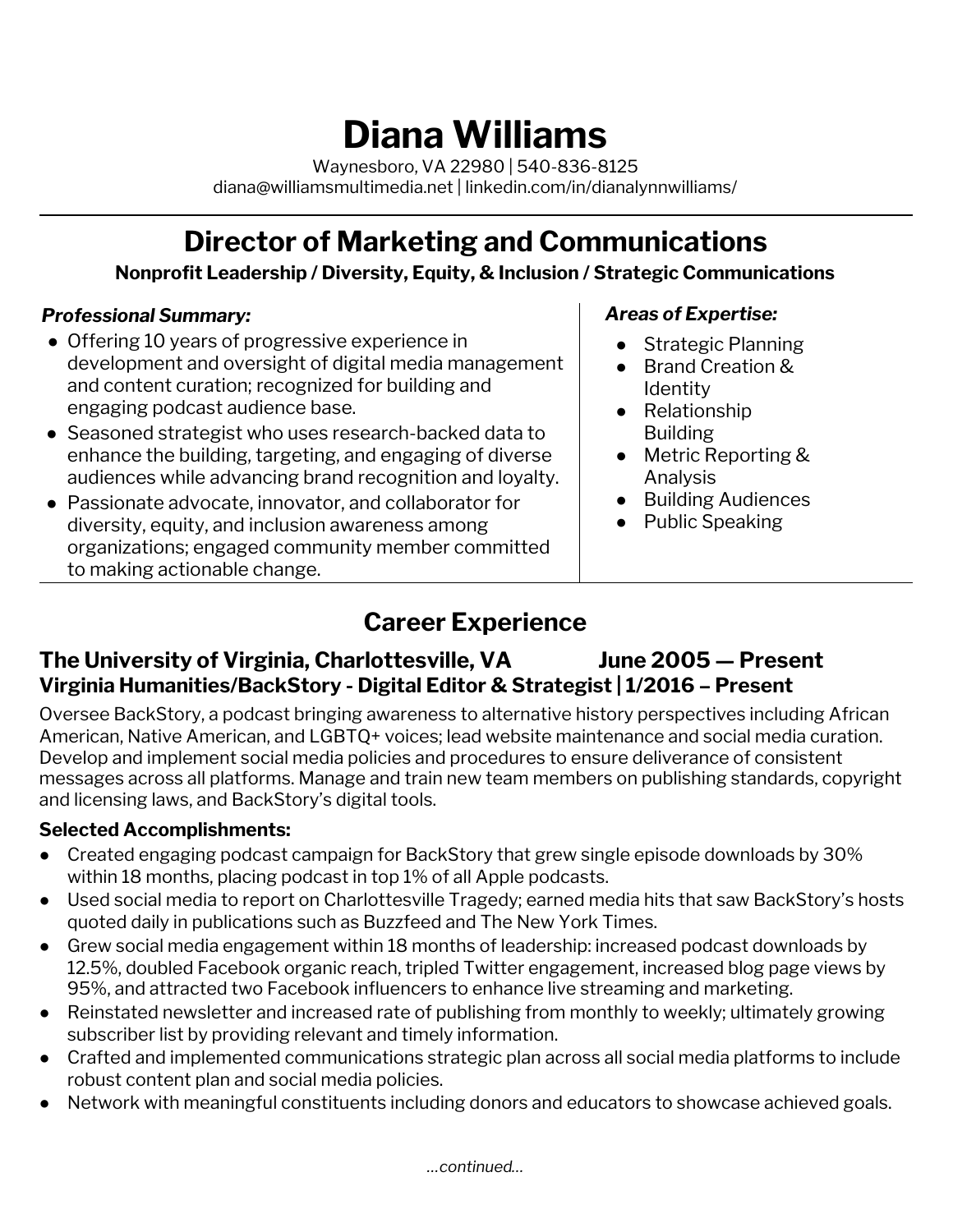# **Diana Williams**

diana@williamsmultimedia.net | linkedin.com/in/dianalynnwilliams/ Page 2 of 3

#### **University Communications - Social Media Associate | 4/2014 – 12/2015**

Contributed to UVA's social media presence on Facebook, Twitter, Instagram, Google+, and YouTube. Researched and highlighted media coverage while measuring results and generating analytic reports. Created original content using trending topics and research-backed data to inform audiences of UVA initiatives.

#### **Selected Accomplishments:**

- As manager of UVA's Twitter account, recognized in 2014 by *Times Higher Education* and in 2015 by *Engagement Labs* for excellence among college and university accounts.
- Organized and performed group training communities across several departments.

#### **University Communications - Community Outreach Associate | 5/2010 – 3/2014**

Managed content on several webpages while contributing as writer to office publications. Organized outreach efforts, maintained event database, and performed research to identify audiences for event planning and outreach.

#### **Selected Accomplishments:**

- Led integration of social media into Community Relations and Sustainability websites; launched social media presence for CVC site.
- Assisted in organizing outreach efforts to increase community awareness and support.
- Represented UVA Community Relations in radio and television interviews.

#### **Additional UVA Roles:**

Administrative Assistant 8/2006 – 5/2010

Operator 6/2005 – 8/2006

#### **Williams Multimedia, Waynesboro, VA June 2012 — Present Owner**

Develop and maintain consistent base of clients by growing active network of communications professionals. Contribute as influencer and thought leader within industry though publications and presentations. Craft inclusive course curriculum to ensure learning objectives are met by a classroom of diverse learners.

#### **Selected Accomplishments:**

- Serve as adjunct faculty with Piedmont Virginia Community College's Workforce Services Center to teach small business owners how to effectively market their businesses in 2-3 hour workshops.
- Successfully built freelance client base strong enough to warrant creation of LLC.